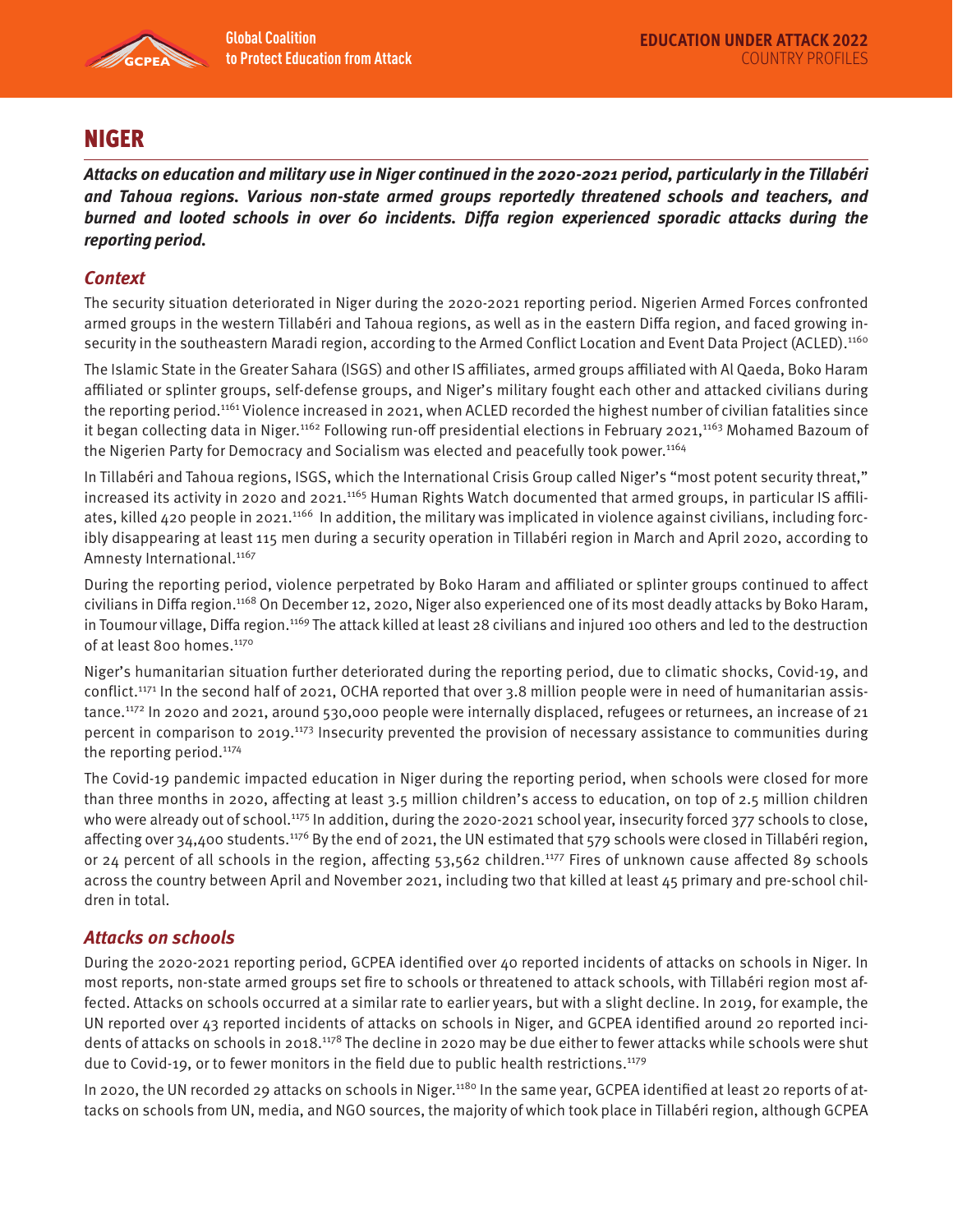

was unable to determine which of these overlapped with the UN's count;<sup>1181</sup> the collated reports involved arson (14), threats (2), and looting (2), and all were suspected to have been perpetrated by non-state armed groups. Examples included:

- Between February 10 and 13, 2020, armed groups burned three schools in Famale, Sakoira, and Taroum, Tillabéri region, according to the UN and ACLED.<sup>1182</sup>
- The UN and ACLED reported that on the night of May 13, 2020, an unidentified armed group burned down classrooms in Tolba village, Torodi commune, Tillabéri region. The attack occurred the day after officials announced the reopening of schools in June following two months of Covid-19-related closures.<sup>1183</sup>
- In June 2020, unidentified armed assailants set fire to two schools in Tera and Djagourou communes, Tillabéri region, as reported by the Niger Protection Cluster. Community members also reported that government officials had been inside the schools during a political visit to the area prior to the attack.<sup>1184</sup>
- In December 2020, armed men on motorbikes threatened to force the closure of all the schools in Inelou, near Tebaram, Tahoua region, according to the Niger Protection Cluster. Following the attack, the teachers fled the area.<sup>1185</sup>

In 2021, GCPEA identified at least 11 reported incidents of attacks on schools in Niger.1186 In addition, in February 2021, the Protection Cluster reported that 36 schools had closed due to threats by armed groups in Tillabéri and Tahoua regions, although the Cluster did not specify the month and year that the threats took place.<sup>1187</sup> Examples of reported incidents included:

- In January 2021, armed assailants allegedly tore down a Nigerien flag from a school and destroyed documents in directors' offices in four schools (Innaridan, Adidan, Innoussoukou, and Dogondagi) in Takanamatt commune, Tahoua region. The attackers also directly threatened teachers (reported below), as reported by the Niger Protection Cluster.<sup>1188</sup>
- On March 24, 2021, armed assailants attacked three villages in Anzarou commune, Tillabéri region. The attackers allegedly burnt down two schools, in addition to killing at least 11 civilians, looting a health center, and stealing livestock, as reported by Agence France Presse and Amnesty International.<sup>1189</sup>
- On November 11, 2021, a non-state armed group allegedly burned a school in Ouro Djaladjo, Tillabéri region, after they had reportedly preached to the village. $1190$
- On November 12, 2021, a non-state armed group allegedly attacked a school in Adaré, Torodi commune, Tillabéri region, and destroyed learning materials, furniture, and parts of the school building. This attack led to the closure of 13 schools in the area. $1191$

### **Attacks on school students, teachers, and other education personnel**

In 2020 and 2021, GCPEA identified at least 17 reported incidents of attacks on school students, teachers, and other education personnel, from media, NGO, and UN sources. As in earlier years, armed groups threatened, abducted, killed, or otherwise injured students. In 2019, GCPEA identified five incidents of attacks on school students, teachers, or other education personnel, in Tillabéri and in Niamey, which included one incident of police using excessive force against student protesters.1192 In 2018, GCPEA identified four incidents of attacks on teachers in Diffa region, and one in Tillabéri.<sup>1193</sup> The data indicates two opposing trends: a rise in attacks in Niger's western regions and a decline in Diffa region.

In 2020, GCPEA identified at least ten reported incidents of attacks on school students and educators.<sup>1194</sup> Of these, five occurred in Tahoua region, three in Tillabéri region, and one each in Agadez and Diffa regions. For example:

• In January 2020, the Niger Protection Cluster reported that armed groups threatened teachers in five villages in Tillia commune, Tahoua region, ordering teachers to close all schools in the area and to leave the schools before the armed groups returned. After the threat, three schools in Agando, Assagaygay, and Chinzigaran villages officially closed, and teachers fled from two schools in Eknewane and Tabatol, causing the schools to stop operating.<sup>1195</sup>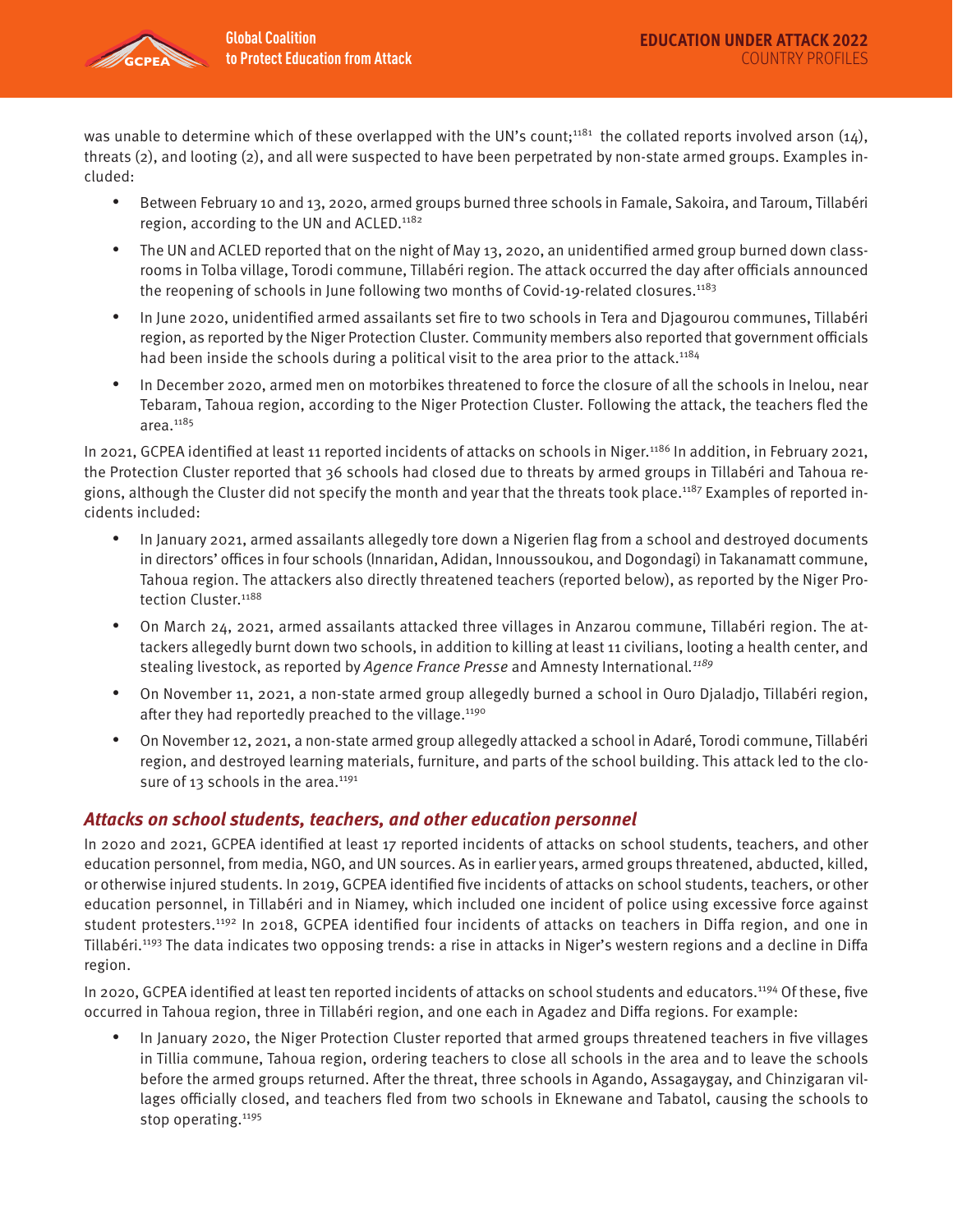

- The UN and ACLED reported that members of an armed group shot and injured two teachers in Dessa, Famale commune, Tillabéri region, on February 7, 2020.<sup>1196</sup>
- On an unspecified date between April and May 2020, members of a non-state armed group attacked the director of a school in Bolso, Torodi commune, Tillabéri region, according to the Danish Refugee Council. The director sustained injuries, and the attack caused local authorities to close surrounding schools.<sup>1197</sup>

In 2021, GCPEA identified at least seven reported incidents of attacks on school teachers in Niger.<sup>1198</sup> GCPEA also received qualitative information that armed groups threatened teachers in Tillabéri and Tahoua, causing teachers to flee or stop working.<sup>1199</sup> Examples included:

- On January 7, 2021, armed groups threatened teachers in four separate schools in Dargol commune, Tillabéri region, according to the UN. The schools subsequently closed.<sup>1200</sup>
- The Protection Cluster reported that in January 2021, armed assailants threatened to kill teachers if they returned to work at four schools in Takanamatt commune, Tahoua region. After making threats, they then attacked the schools, as reported above.<sup>1201</sup>

#### Military use of schools and universities

During the 2020-2021 reporting period, GCPEA identified isolated reports of the military use of schools in Niger. During the previous reporting period, GCPEA received anecdotal evidence, as well as at least one report in 2018, that state armed forces had used schools as campsites in villages across Tillabéri region.1202

In 2020, GCPEA identified one report of the use of a school by state armed forces in Tankama village, Tibiri commune, Maradi region, in November 2020. The school closed as a result of the use of the facility, according to the UN.<sup>1203</sup> Following advocacy efforts by the UN, state armed forces departed, allowing for the resumption of classes in this school in January 2021.<sup>1204</sup>

<sup>1160</sup> Hénri Nsaibia, "The Sahel: Insurgency and fragile politics at the center of an unabated crisis," in Elliot Baynum, Roudabeh Kishi, Sogand Afkari, and Sam Jones (eds), Ten Conflicts to Worry About in 2021, (Wisconsin: ACLED, February 2021), p. 34.

<sup>1161 &</sup>quot;Sahel: End Abuses in Counterterrorism Operations," Human Rights Watch news release, February 13, 2021. International Crisis Group, "Murder in Tillabery: Calming Niger's Emerging Communal Crisis," ICG Briefing No. 172, May 28, 2021. International Crisis Group,Crisis Watch, Niger, November 2021.

<sup>1162</sup> Héni Nsaibia, "10 Conflicts to Worry About in 2022 - The Sahel - Persistent, expanding, and escalating instability." Giacomo Zandonini, Tomas Statius & Moussa Aksar, "What's behind the rising violence in western Niger?," The New Humanitarian, September 23, 2021.

<sup>1163 &</sup>quot;Niger's Mohamed Bazoum sworn in as president after failed coup," BBC News, April 2, 2021. "Niger presidential election heads to February runoff," Aljazeera, January 2, 2021.

<sup>1164 &</sup>quot;Mohamed Bazoum declared Niger's new president." Aljazeera, February 23, 2021.

<sup>1165 &</sup>quot;Sidelining the Islamic State in Niger's Tillabery," International Crisis Group, Report no. 289. June 3, 2020.

<sup>1166</sup> Human Rights Watch, "Niger: Surging Atrocities by Armed Islamist Groups," Human Rights Watch News release, August 11, 2021.

<sup>1167</sup> Amnesty International, Amnesty International Report 2020/2021.

<sup>1168</sup> International Crisis Group,Crisis Watch, Niger, November 2021.

<sup>1169</sup> Reuters, "Attack in Niger Kills 28, and Boko Haram Is Blamed," The New York Times, December 14, 2020.

<sup>&</sup>lt;sup>1170</sup> "Niger: UN gravely concerned for safety of refugees, following Boko Haram attack," UN News, December 15, 2020.

<sup>1171 &</sup>quot; Humanitarian Needs Overview Niger 2021 (Aperçu des Besoins Humanitaires Niger 2021)," OCHA, January 2021.

<sup>1172</sup> OCHA, Global Humanitarian Overview 2021: Niger, (New York: OCHA, 2021).

<sup>1173</sup> UNHCR, "Niger: Operational Update, November 2021," December 31, 2021, p. 1.

<sup>1174</sup> OCHA, "Humanitarian Needs and Requirements Overview: Sahel Crisis," OCHA, April 2021, p. 22.

<sup>1175</sup> Lalaina F. Andriamasinoro, "From COVID-19 vaccine to girls' education," UNICEF news release, September 2, 2021. "Niger : The Education System Confronts Covid (Niger : le système éducatif à l'épreuve du covid)," Agence Française de Développement (AFD), March 2, 2021. "Niger/Covid-19: the government calls for school closures for two weeks (Niger/Covid-19 : le gouvernement décide la fermeture des établissements scolaires durant deux semaines)," Anadolu Agency, December 12, 2020.

<sup>1176</sup> Information received from an NGO respondent on July 22, 2021. Information from a UN respondent, received November 27, 2021.

<sup>1177</sup> OCHA, "Niger Situation Report - Last updated: 20 December, 2021 (Niger Rapport de situation - Dernière mis à jour: 20 Décembre 2021)".